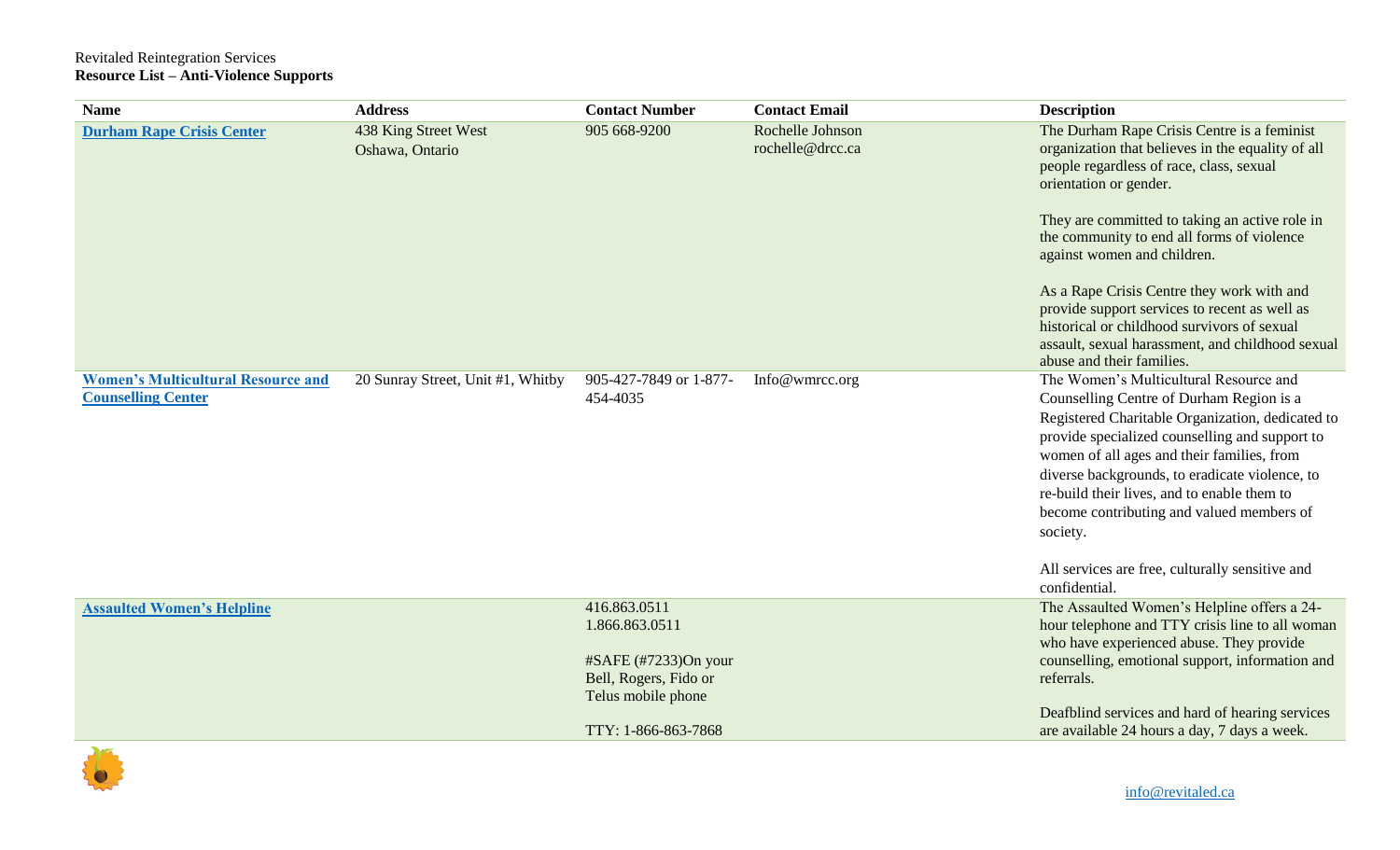| <b>Canadian Center for Men and Families</b>                                | 26 Mansur Terrace, North York,<br><b>ON, M3J 3R1</b>          | 647-479-9611                                                 | services@menandfamilies.org | CCMF offers support groups for men who've<br>experienced intimate partner abuse, violence or<br>trauma<br>They understand men who've been in abusive<br>relationships need a safe and compassionate<br>environment to begin the process of healing.<br>Their highest priority is ensuring the group<br>environment is safe, non-judgmental and<br>compassionate for all men attending. |
|----------------------------------------------------------------------------|---------------------------------------------------------------|--------------------------------------------------------------|-----------------------------|----------------------------------------------------------------------------------------------------------------------------------------------------------------------------------------------------------------------------------------------------------------------------------------------------------------------------------------------------------------------------------------|
|                                                                            |                                                               |                                                              |                             | They offer trauma counselling, one on one<br>supports, fathering programs, and more services.                                                                                                                                                                                                                                                                                          |
| <b>Luke's Place</b>                                                        | 707 Simcoe Street South, Box #3<br>Oshawa, Ontario<br>L1H 4K5 | Telephone: 905-728-<br>0978<br>Toll Free: 1-866-516-<br>3116 | admin@lukesplace.ca         | Luke's Place is an award-winning non-profit<br>organization solely devoted to improving the<br>safety and experience of women and their<br>children as they proceed through the family law<br>process after fleeing an abusive relationship.                                                                                                                                           |
| <b>Victim Services of Durham Region</b>                                    | 605 Rossland Rd. E., Box 911<br>Whitby ON L1N 0B8             | $(905)$ 721-4226                                             | victimservices@drps.ca      | DRPS is a 24/7 support agency that provides<br>crisis response, intervention and prevention<br>services.                                                                                                                                                                                                                                                                               |
|                                                                            |                                                               |                                                              |                             | They have crisis response supports, system<br>navigation support, immediate supports for<br>emergencies, and human trafficking preventions<br>and interventions.                                                                                                                                                                                                                       |
| <b>DRIVEN</b>                                                              |                                                               | 1-877-723-3905                                               | info@durhamdriven.com       | DRIVEN provides access to multiple supports<br>for women experiencing gender-based abuse<br>and violence<br>They offer direct support and connections,                                                                                                                                                                                                                                 |
| <b>Violence Prevention Coordinating</b><br><b>Council (VPCC) of Durham</b> |                                                               | 905-728-4968                                                 | info@vpccdurham.org         | counselling, clinics, and more.<br>The Violence Prevention Coordinating Council<br>(VPCC) of Durham is a community network of                                                                                                                                                                                                                                                          |
|                                                                            |                                                               |                                                              |                             | organizations, agencies and individuals                                                                                                                                                                                                                                                                                                                                                |